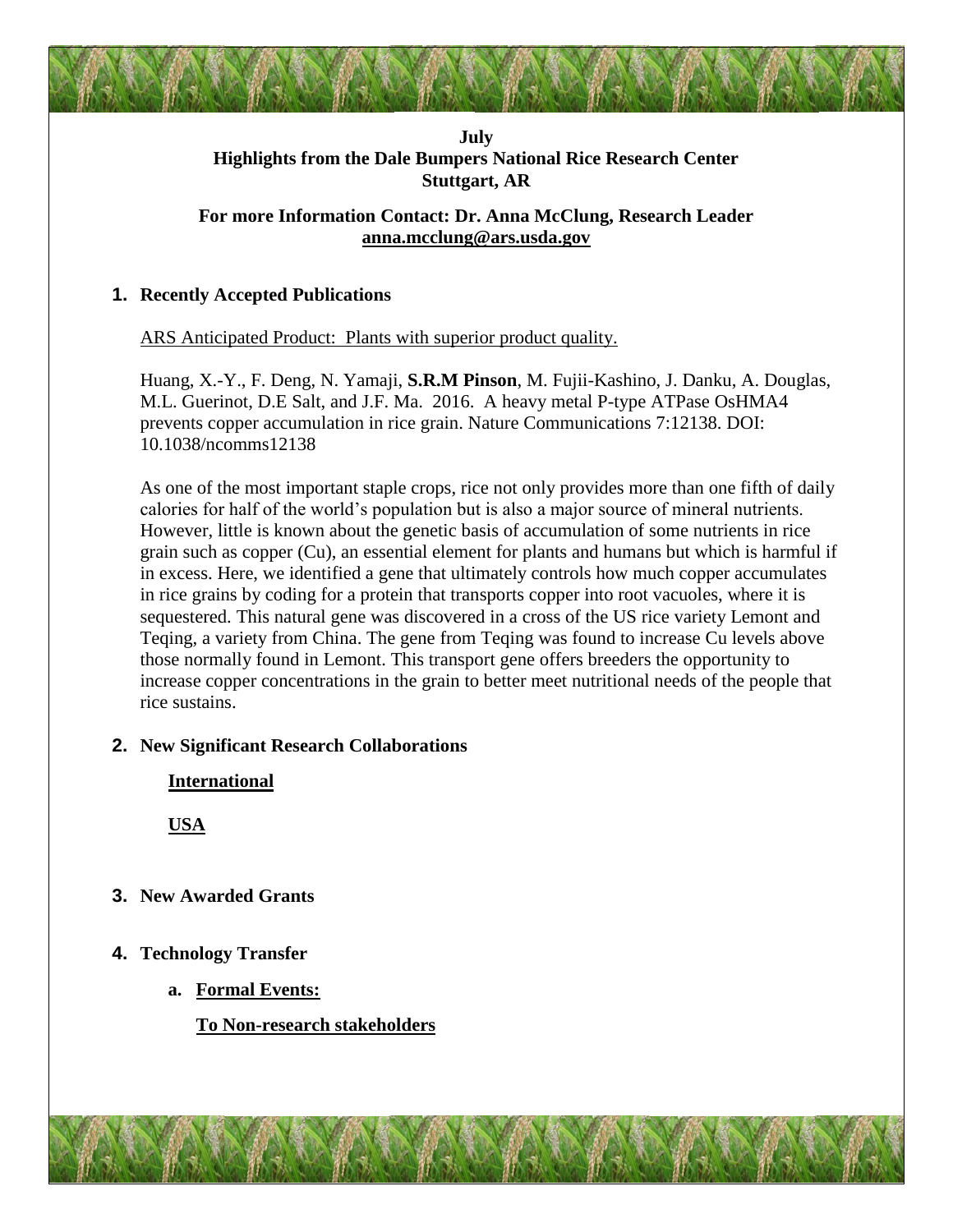#### **To Research Community**

The Dale Bumpers National Rice Research Center (DBNRRC) hosted the third meeting of the America Sub-Group of the Paddy Rice Research Group (PRRG) of the Global Research Alliance on Agricultural Greenhouse Gases (GRA), on July 13-15, 2016 at Stuttgart, Arkansas. Forty-one people from 10 countries (New Zealand, Canada, Japan, Uruguay, Colombia, Brazil, Argentina, Chile, Spain, and the USA) participated. Oral talks on recent progress to measure, manage, and mitigate greenhouse gas emissions in rice fields in North and South America were presented along with tours of four rice farms. Improved collaborations and economic implementation of best-management irrigation practices such as alternating wetting and drying also were discussed.

#### **b. Informal Contacts:**

Drs. Shannon Pinson and Ming-Hsuan Chen of the Dale Bumpers National Rice Research Center in Stuttgart, AR initiated collaboration with Dr. David Shintani, University of Nevada, Reno, NV, providing him with 200 samples of ground rice grain from a global diversity panel to investigate how much natural variation there is in concentration of thiamin (vitamin B1).

On July 14, Drs. Shannon Pinson and Ming-Hsuan Chen of the Dale Bumpers National Rice Research Center, Stuttgart, AR consulted with Dr. Rita Teixeira, product Manager at QualySense, about rice research needs and priorities relative to mechanized measurement of individual rice kernels for grain shape, fissuring, starch quality, and protein quantity.

On July 15, Dr. Shannon Pinson of the Dale Bumpers National Rice Research Center, Stuttgart, AR consulted with Drs. Ivan Avila and Alfredo Cuevas the Colombian National Rice Federation (FEDEARROZ) as to how arsenic enters rice plants, and how various environmental conditions can thereby impact the amount and chemical form of arsenic accumulated in rice grains.

On July 18, Dr. Anna McClung of the Dale Bumpers National Rice Research Center, Stuttgart, AR was interviewed by a public radio station in Austin, TX regarding naming of rice varieties after Texas rivers and counties. This was a follow up to a story published in the Beaumont Enterprise after the Texas rice field day on July 13 about the names of rice varieties developed by USDA-ARS and Texas A&M at the Beaumont Rice Research Station.

[http://www.beaumontenterprise.com/news/article/Scientists-use-Texas-rivers-for-rice](http://www.beaumontenterprise.com/news/article/Scientists-use-Texas-rivers-for-rice-names-8383049.php)[names-8383049.php](http://www.beaumontenterprise.com/news/article/Scientists-use-Texas-rivers-for-rice-names-8383049.php)

**c. New MTAs**